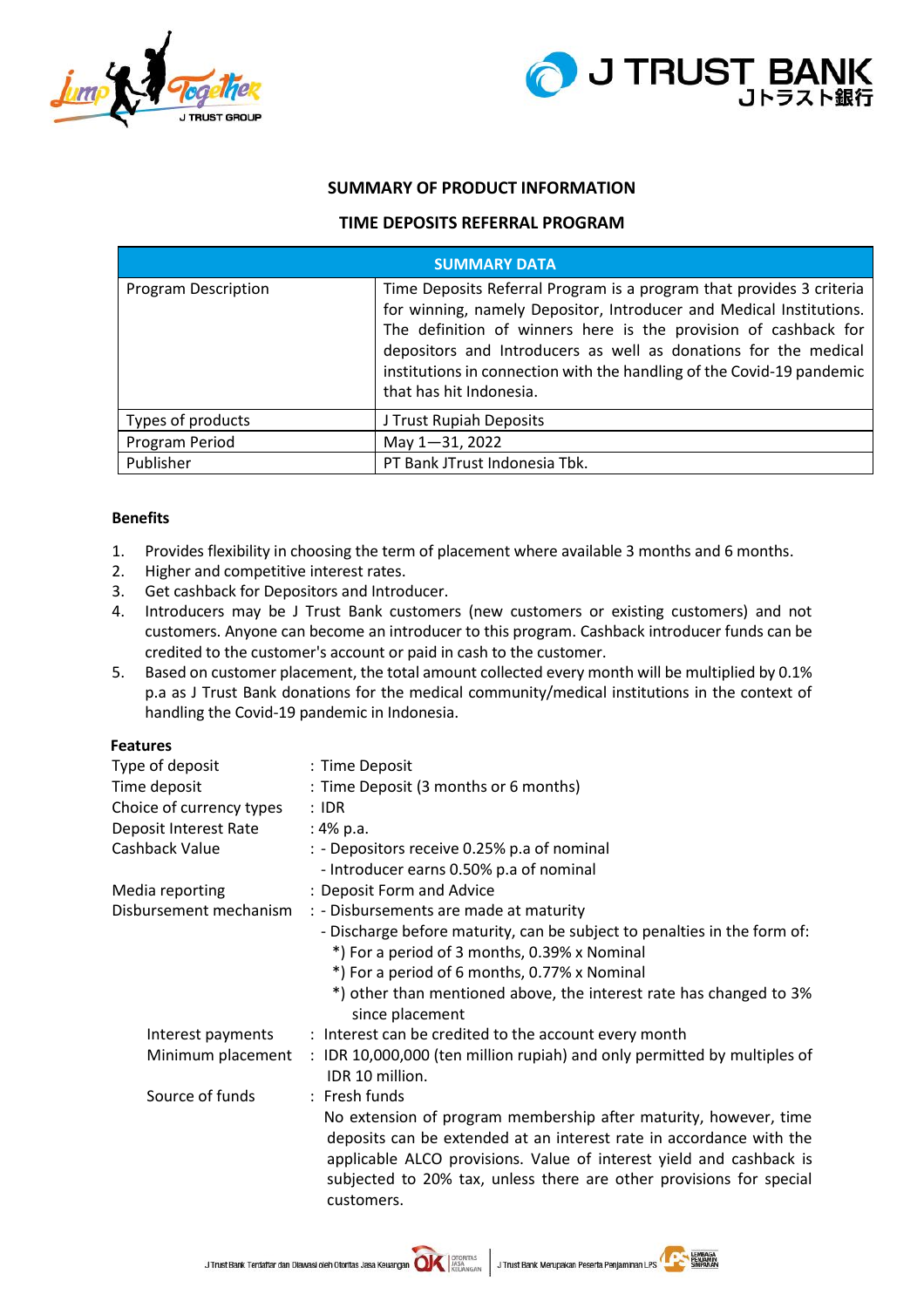



#### **Risks**

- **•** Customer deposits at a bank are subject to regulations related to the Deposit Insurance Corporation (LPS) and the value of deposits guaranteed for each customer at 1 (one) bank is in accordance with those stipulated in the applicable Prevailing Laws.
- **•** The customer is aware of the risk of his savings if he is a customer who has an unfair advantage:
- **•** Giving an interest rate on deposits that exceeds that set by the LPS.
- **•** The cashback value, although not listed on the deposit / advice bill, is an integral part of the interest rate given by the bank so that the total interest rate that exceeds the provisions of the Deposit Insurance Corporation (LPS) is not guaranteed by LPS because the interest rate is above the LPS Guarantee.
- **•** Receive a penalty and interest rate decreases to 3% p.a if the customer makes a deposit withdrawal before maturity.

#### **Cost**

- **•** Stamp duty is according to the provisions of the applied stamp duty.
- **•** Applied penalty of 0.39% of the nominal for a period of 3 months, 0.77% of the nominal for a period of 6 months and the interest rate does not apply to the program but it will reduce to 3% p.a if the customer makes a deposit withdrawal before maturity.

#### **Cashback Illustration**

Cash back is given to depositors and referrers with the following illustration:

| <b>Nominal</b>  | <b>JUMLAH CASH BACK</b> |         |                 |                  |  |
|-----------------|-------------------------|---------|-----------------|------------------|--|
|                 | Periode 3 bulan         |         | Periode 6 bulan |                  |  |
| Penempatan      | <b>Referentor</b>       | Deposan | Referentor      | Deposan          |  |
| <b>Deposito</b> | WIN 1                   | WIN 2   | WIN 1           | WIN <sub>2</sub> |  |
| 10.000.000      | 12.500                  | 6.250   | 25.000          | 12.500           |  |
| 20.000.000      | 25.000                  | 12.500  | 50.000          | 25.000           |  |
| 30.000.000      | 37.500                  | 18.750  | 75.000          | 37.500           |  |
| 40.000.000      | 50.000                  | 25.000  | 100.000         | 50.000           |  |
| 50.000.000      | 62.500                  | 31.250  | 125.000         | 62.500           |  |
| 60.000.000      | 75.000                  | 37.500  | 150.000         | 75.000           |  |
| 70.000.000      | 87.500                  | 43.750  | 175.000         | 87.500           |  |
| 80.000.000      | 100.000                 | 50.000  | 200.000         | 100.000          |  |
| 90.000.000      | 112.500                 | 56.250  | 225.000         | 112.500          |  |
| 100.000.000     | 125.000                 | 62.500  | 250.000         | 125.000          |  |
| 200.000.000     | 250.000                 | 125.000 | 500.000         | 250.000          |  |
| 300.000.000     | 375.000                 | 187.500 | 750.000         | 375.000          |  |
| 400.000.000     | 500.000                 | 250.000 | 1.000.000       | 500.000          |  |
| 500.000.000     | 625.000                 | 312.500 | 1.250.000       | 625.000          |  |
| 600.000.000     | 750.000                 | 375.000 | 1.500.000       | 750.000          |  |
| 700.000.000     | 875.000                 | 437.500 | 1.750.000       | 875.000          |  |
| 800.000.000     | 1.000.000               | 500.000 | 2.000.000       | 1.000.000        |  |
| 900.000.000     | 1.125.000               | 562.500 | 2.250.000       | 1.125.000        |  |
| 1.000.000.000   | 1.250.000               | 625.000 | 2.500.000       | 1.250.000        |  |